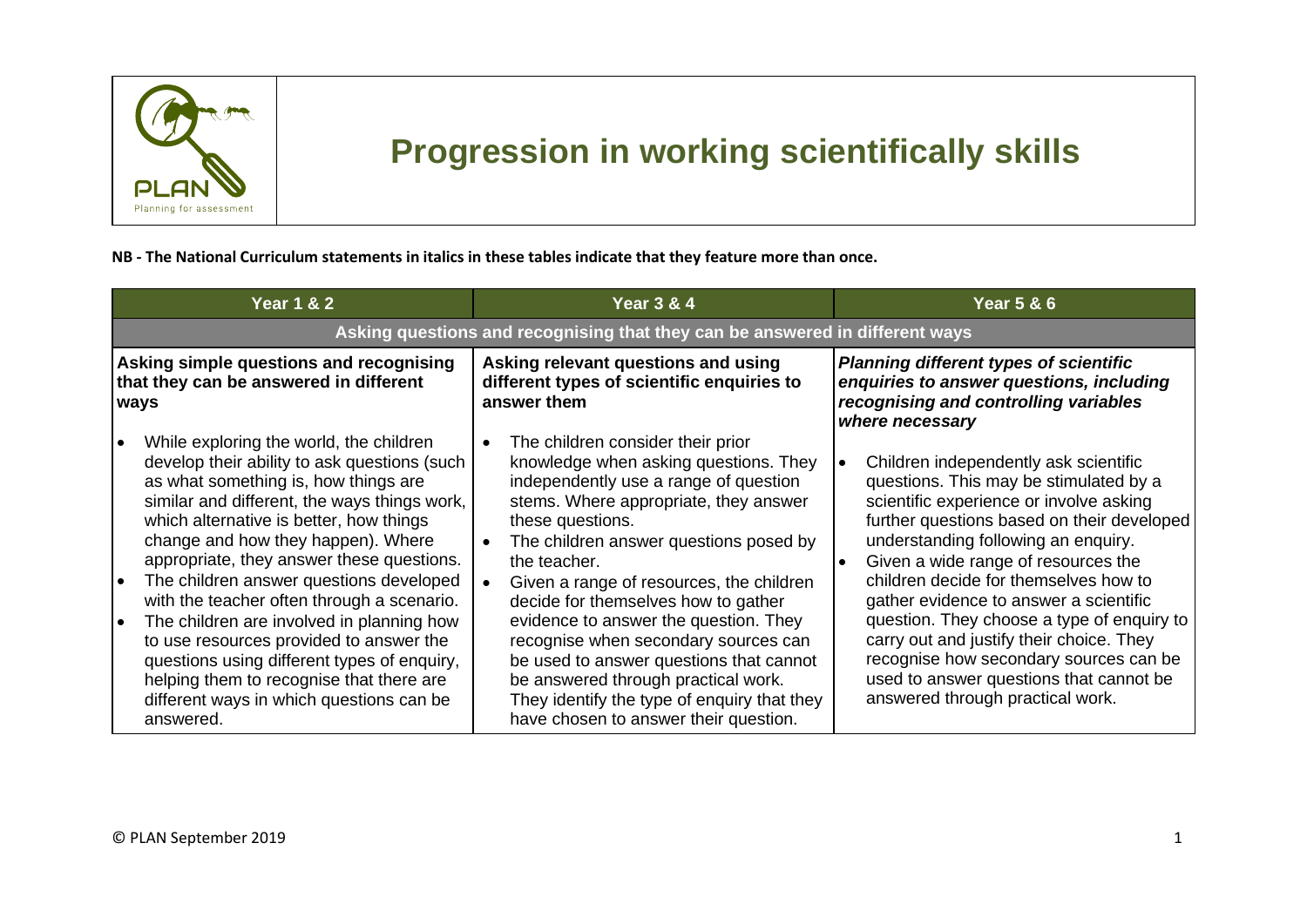| <b>Making observations and taking measurements</b>                                                                                                                                                                                                                                                                                                                                                                                                           |                                                                                                                                                                                                                                                                                                                                                                                                              |                                                                                                                                                                                                                                                                                                                                                                                                                                                                                                                                                                                                                                                                                      |
|--------------------------------------------------------------------------------------------------------------------------------------------------------------------------------------------------------------------------------------------------------------------------------------------------------------------------------------------------------------------------------------------------------------------------------------------------------------|--------------------------------------------------------------------------------------------------------------------------------------------------------------------------------------------------------------------------------------------------------------------------------------------------------------------------------------------------------------------------------------------------------------|--------------------------------------------------------------------------------------------------------------------------------------------------------------------------------------------------------------------------------------------------------------------------------------------------------------------------------------------------------------------------------------------------------------------------------------------------------------------------------------------------------------------------------------------------------------------------------------------------------------------------------------------------------------------------------------|
| <b>Observing closely, using simple</b><br>equipment<br>Children explore the world around them.<br>They make careful observations to support<br>data loggers<br>identification, comparison and noticing<br>change. They use appropriate senses,<br>aided by equipment such as magnifying<br>glasses or digital microscopes, to make<br>their observations.<br>They begin to take measurements, initially<br>by comparisons, then using non-standard<br>units. | <b>Making systematic and careful</b><br>observations and, where appropriate,<br>taking accurate measurements using<br>standard units, using a range of<br>equipment, including thermometers and<br>The children make systematic and<br>careful observations.<br>They use a range of equipment for<br>measuring length, time, temperature and<br>capacity. They use standard units for<br>their measurements. | Taking measurements, using a range of<br>scientific equipment, with increasing<br>accuracy and precision, taking repeat<br>readings when appropriate<br>The children select measuring equipment<br>to give the most precise results e.g. ruler,<br>tape measure or trundle wheel, force<br>meter with a suitable scale.<br>During an enquiry, they make decisions<br>e.g. whether they need to: take repeat<br>readings (fair testing); increase the sample<br>size (pattern seeking); adjust the<br>observation period and frequency<br>(observing over time); or check further<br>secondary sources (researching); in order<br>to get accurate data (closer to the true<br>value). |

| Engaging in practical enquiry to answer questions                                                                                                                                                                                                                                                                                 |                                                                                                                                                                                                                                                                                                                                                                                     |                                                                                                                                                                                                                                                                                                                                                                                                                                  |
|-----------------------------------------------------------------------------------------------------------------------------------------------------------------------------------------------------------------------------------------------------------------------------------------------------------------------------------|-------------------------------------------------------------------------------------------------------------------------------------------------------------------------------------------------------------------------------------------------------------------------------------------------------------------------------------------------------------------------------------|----------------------------------------------------------------------------------------------------------------------------------------------------------------------------------------------------------------------------------------------------------------------------------------------------------------------------------------------------------------------------------------------------------------------------------|
| <b>Performing simple tests</b><br>The children use practical resources<br>provided to gather evidence to answer<br>questions generated by themselves or the<br>teacher. They carry out: tests to classify;<br>comparative tests; pattern seeking<br>enquiries; and make observations over<br>time.<br>Identifying and classifying | Setting up simple practical enquiries,<br>comparative and fair tests<br>The children select from a range of<br>practical resources to gather evidence to<br>answer questions generated by<br>themselves or the teacher.<br>They follow their plan to carry out:<br>observations and tests to classify;<br>comparative and simple fair tests;<br>observations over time; and pattern | <b>Planning different types of scientific</b><br>enquiries to answer questions, including<br>recognising and controlling variables<br>where necessary<br>The children select from a range of<br>$\bullet$<br>practical resources to gather evidence to<br>answer their questions. They carry out fair<br>tests, recognising and controlling<br>variables. They decide what observations<br>or measurements to make over time and |
| Children use their observations and testing<br>to compare objects, materials and living                                                                                                                                                                                                                                           | seeking.                                                                                                                                                                                                                                                                                                                                                                            | for how long. They look for patterns and<br>relationships using a suitable sample.                                                                                                                                                                                                                                                                                                                                               |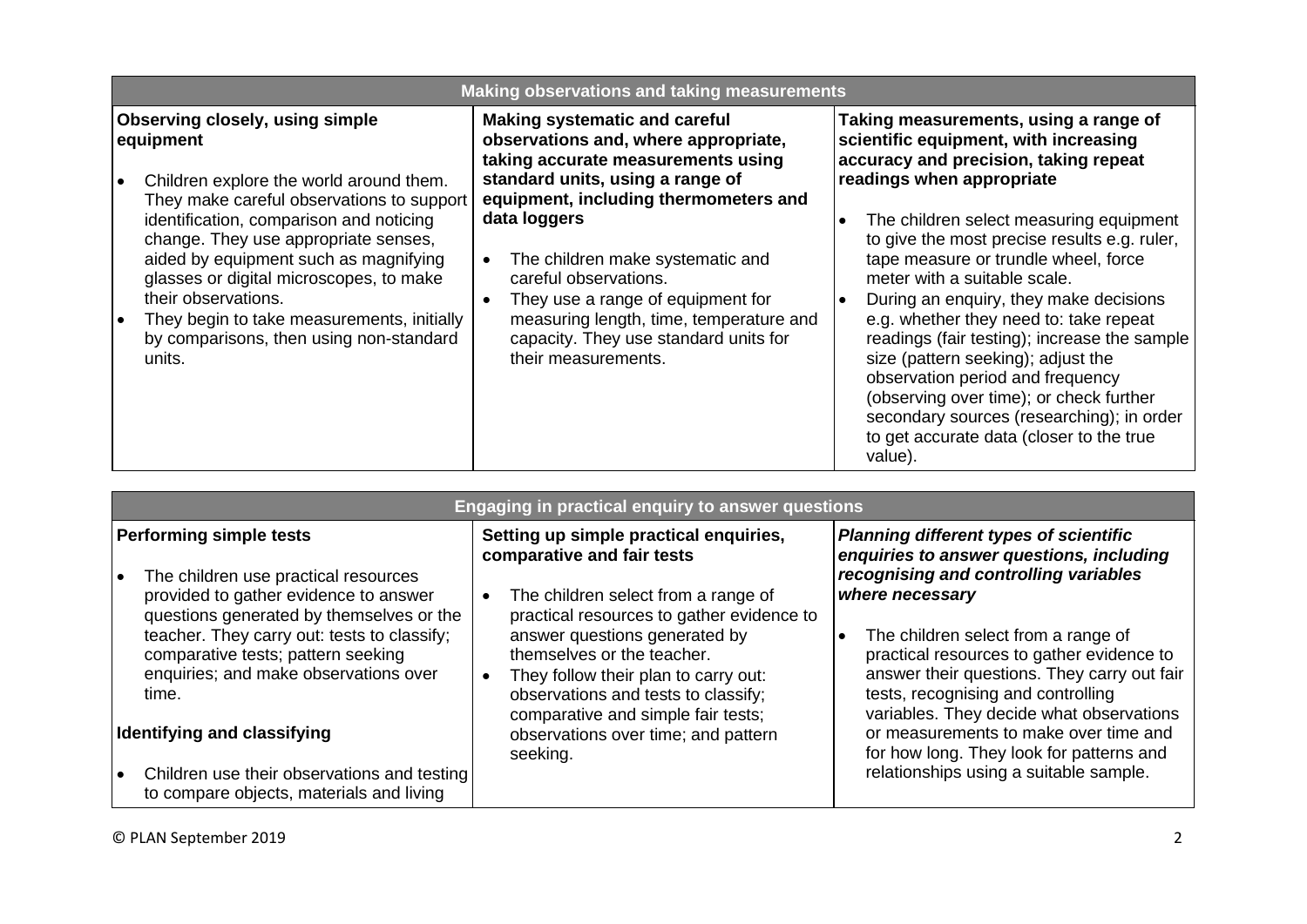| ∣ ● | things. They sort and group these things,<br>identifying their own criteria for sorting.<br>They use simple secondary sources (such<br>as identification sheets) to name living<br>things. They describe the characteristics<br>they used to identify a living thing. | <b>Explanatory note</b><br>A comparative test is performed by<br>changing a variable that is qualitative<br>e.g. the type of material, shape of the<br>parachute. This leads to a ranked<br>outcome. |  |
|-----|-----------------------------------------------------------------------------------------------------------------------------------------------------------------------------------------------------------------------------------------------------------------------|------------------------------------------------------------------------------------------------------------------------------------------------------------------------------------------------------|--|
|     |                                                                                                                                                                                                                                                                       | A fair test is performed by changing a<br>variable that is quantitative e.g. the<br>thickness of the material or the area<br>of the canopy. This leads to<br>establishing a causative relationship.  |  |

| <b>Recording and presenting evidence</b>                                                                                                                                                                                                                                                                                                                                                         |                                                                                                                                                                                                                                                                                                                                                                                                                                                                                                                                                                                                                             |                                                                                                                                                                                                                                                                                                                                                                                                                                                                                                                                                                                                                                                |  |
|--------------------------------------------------------------------------------------------------------------------------------------------------------------------------------------------------------------------------------------------------------------------------------------------------------------------------------------------------------------------------------------------------|-----------------------------------------------------------------------------------------------------------------------------------------------------------------------------------------------------------------------------------------------------------------------------------------------------------------------------------------------------------------------------------------------------------------------------------------------------------------------------------------------------------------------------------------------------------------------------------------------------------------------------|------------------------------------------------------------------------------------------------------------------------------------------------------------------------------------------------------------------------------------------------------------------------------------------------------------------------------------------------------------------------------------------------------------------------------------------------------------------------------------------------------------------------------------------------------------------------------------------------------------------------------------------------|--|
| Gathering and recording data to help in<br>answering questions<br>The children record their observations e.g.<br>using photographs, videos, drawings,<br>labelled diagrams or in writing.<br>They record their measurements e.g.<br>$\bullet$<br>using prepared tables, pictograms, tally<br>charts and block graphs.<br>They classify using simple prepared tables<br>ه ا<br>and sorting rings. | Gathering, recording, classifying and<br>presenting data in a variety of ways to<br>help in answering questions<br><b>Recording findings using simple</b><br>scientific language, drawings, labelled<br>diagrams, keys, bar charts, and tables<br>The children sometimes decide how to<br>record and present evidence. They<br>record their observation e.g. using<br>photographs, videos, pictures, labelled<br>diagrams or writing. They record their<br>measurements e.g. using tables, tally<br>charts and bar charts (given templates, if<br>required, to which they can add<br>headings). They record classifications | Recording data and results of increasing<br>complexity using scientific diagrams and<br>labels, classification keys, tables, scatter<br>graphs, bar and line graphs<br>The children decide how to record and<br>$\bullet$<br>present evidence. They record<br>observations e.g. using annotated<br>photographs, videos, labelled diagrams,<br>observational drawings, labelled scientific<br>diagrams or writing. They record<br>measurements e.g. using tables, tally<br>charts, bar charts, line graphs and scatter<br>graphs. They record classifications e.g.<br>using tables, Venn diagrams, Carroll<br>diagrams and classification keys. |  |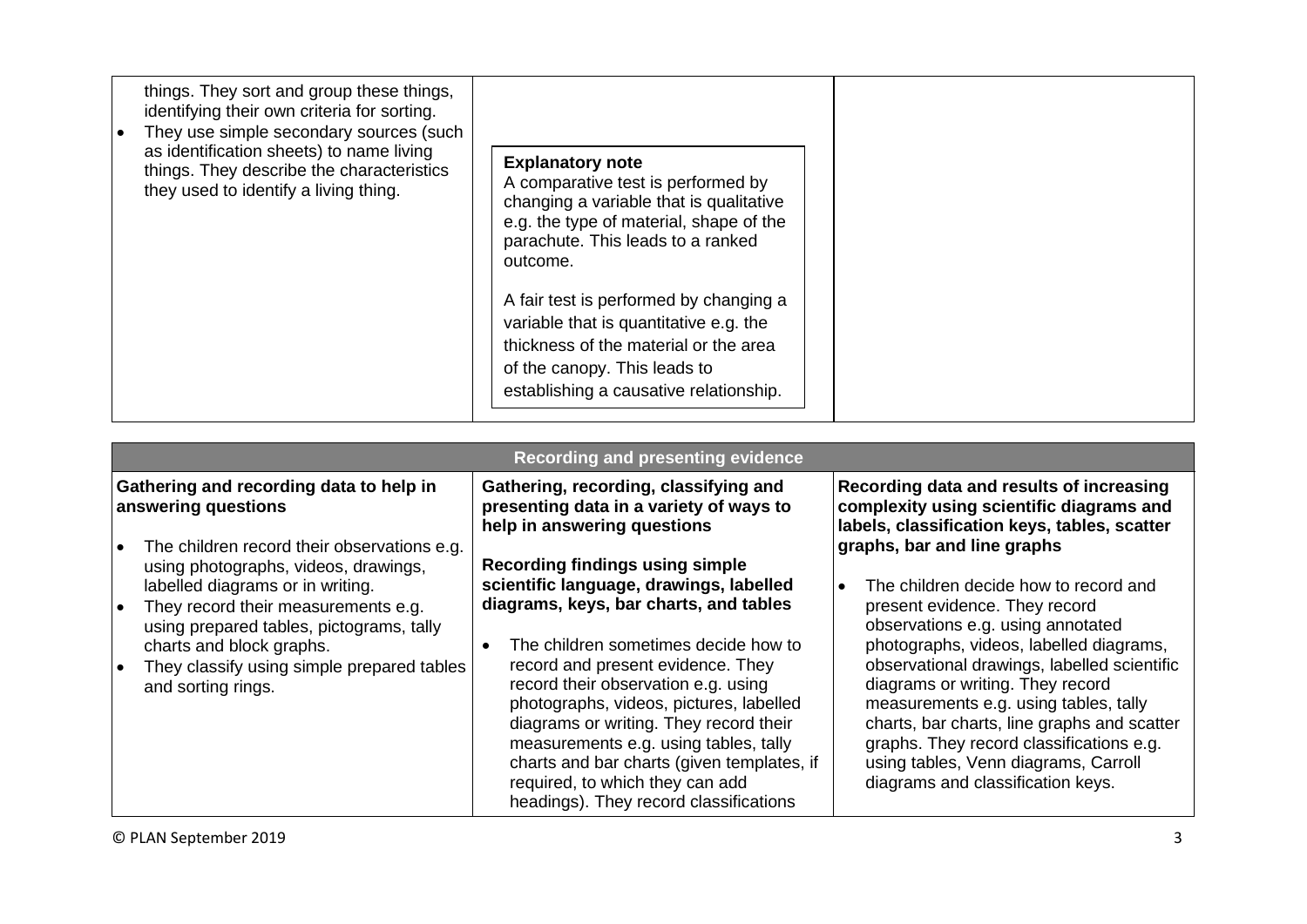| e.g. using tables, Venn diagrams, Carroll<br>diagrams.<br>Children are supported to present the<br>same data in different ways in order to<br>help with answering the question. | Children present the same data in different<br>ways in order to help with answering the<br>question. |
|---------------------------------------------------------------------------------------------------------------------------------------------------------------------------------|------------------------------------------------------------------------------------------------------|
|---------------------------------------------------------------------------------------------------------------------------------------------------------------------------------|------------------------------------------------------------------------------------------------------|

| Answering questions and concluding                                                                                                                                                                                                                                                                                                                                             |                                                                                                                                                                                                                                                                                                                                                           |                                                                                                                                                                                                                                                                                                                                                                                                                                                                                                                                                                                                                                                                                          |
|--------------------------------------------------------------------------------------------------------------------------------------------------------------------------------------------------------------------------------------------------------------------------------------------------------------------------------------------------------------------------------|-----------------------------------------------------------------------------------------------------------------------------------------------------------------------------------------------------------------------------------------------------------------------------------------------------------------------------------------------------------|------------------------------------------------------------------------------------------------------------------------------------------------------------------------------------------------------------------------------------------------------------------------------------------------------------------------------------------------------------------------------------------------------------------------------------------------------------------------------------------------------------------------------------------------------------------------------------------------------------------------------------------------------------------------------------------|
| Using their observations and ideas to<br>suggest answers to questions<br>Children use their experiences of the world<br>around them to suggest appropriate<br>answers to questions. They are supported<br>to relate these to their evidence e.g.<br>observations they have made,<br>measurements they have taken or<br>information they have gained from<br>secondary sources. | Using straightforward scientific evidence<br>to answer questions or to support their<br>findings.<br>Children answer their own and others'<br>$\bullet$<br>questions based on observations they<br>have made, measurements they have<br>taken or information they have gained<br>from secondary sources. The answers<br>are consistent with the evidence. | Identifying scientific evidence that has<br>been used to support or refute ideas or<br>arguments<br>Children answer their own and others'<br>$\bullet$<br>questions based on observations they<br>have made, measurements they have<br>taken or information they have gained<br>from secondary sources. When doing this,<br>they discuss whether other evidence e.g.<br>from other groups, secondary sources and<br>their scientific understanding, supports or<br>refutes their answer.<br>They talk about how their scientific ideas<br>change due to new evidence that they<br>have gathered.<br>They talk about how new discoveries<br>$\bullet$<br>change scientific understanding. |
| Using their observations and ideas to<br>suggest answers to questions<br>The children recognise 'biggest and<br>smallest', 'best and worst' etc. from their<br>data.                                                                                                                                                                                                           | Identifying differences, similarities or<br>changes related to simple scientific ideas<br>and processes<br>Children interpret their data to generate<br>$\bullet$<br>simple comparative statements based on<br>their evidence. They begin to identify<br>naturally occurring patterns and causal<br>relationships.                                        | <b>Reporting and presenting findings from</b><br>enquiries, including conclusions, causal<br>relationships and explanations of and<br>degree of trust in results, in oral and<br>written forms such as displays and other<br>presentations<br>In their conclusions, children: identify<br>$\bullet$<br>causal relationships and patterns in the<br>natural world from their evidence; identify                                                                                                                                                                                                                                                                                           |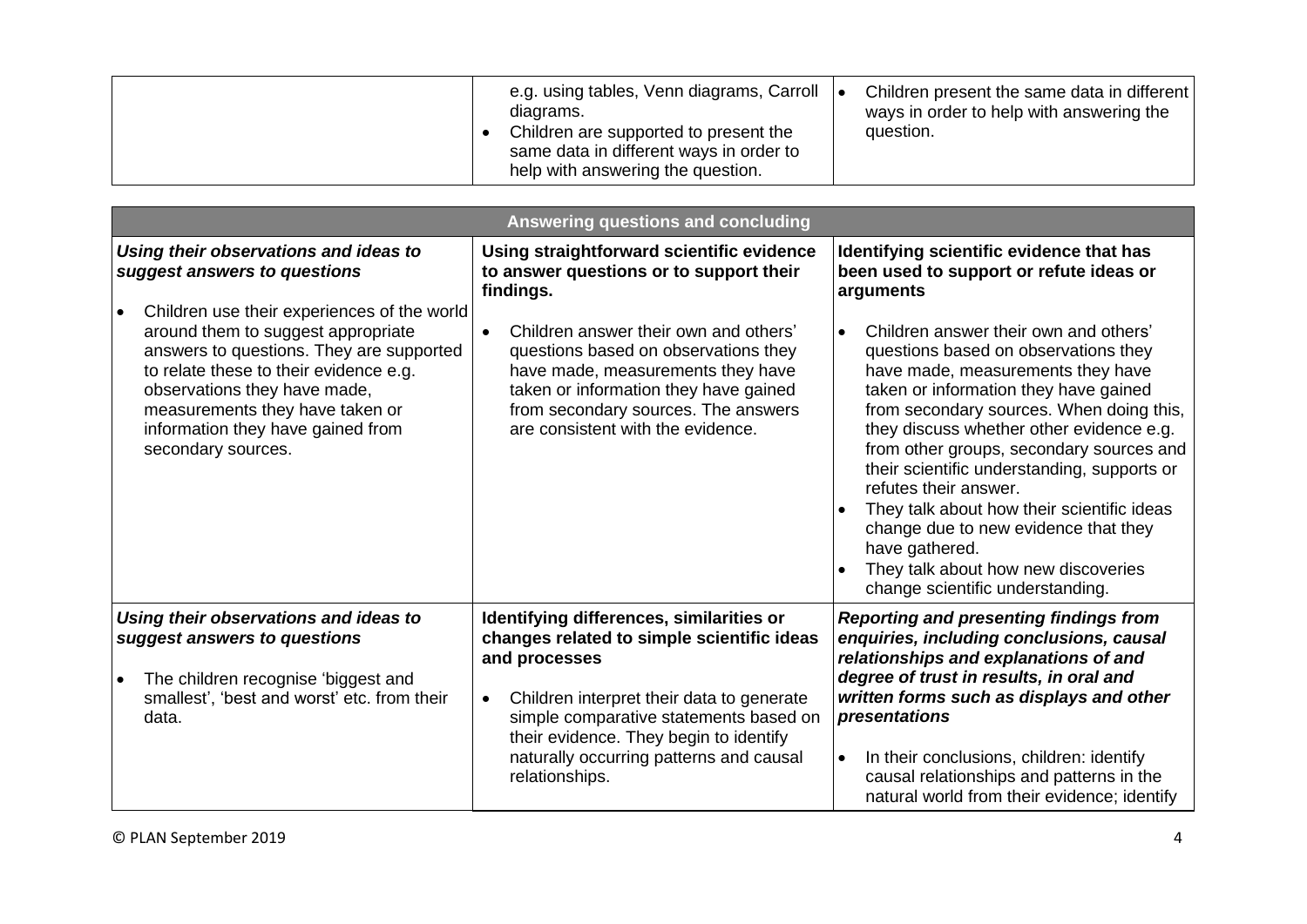| Using results to draw simple conclusions,<br>make predictions for new values, suggest<br>improvements and raise further questions | results that do not fit the overall pattern;<br>and explain their findings using their<br>subject knowledge. |
|-----------------------------------------------------------------------------------------------------------------------------------|--------------------------------------------------------------------------------------------------------------|
| They draw conclusions based on their<br>evidence and current subject knowledge.                                                   |                                                                                                              |

| Evaluating and raising further questions and predictions |                                                                                                                                                                                                                                                                                          |                                                                                                                                                                                                                                                                                                                                                                                                                                                                                                                         |
|----------------------------------------------------------|------------------------------------------------------------------------------------------------------------------------------------------------------------------------------------------------------------------------------------------------------------------------------------------|-------------------------------------------------------------------------------------------------------------------------------------------------------------------------------------------------------------------------------------------------------------------------------------------------------------------------------------------------------------------------------------------------------------------------------------------------------------------------------------------------------------------------|
|                                                          | Using results to draw simple conclusions,<br>make predictions for new values, suggest<br>improvements and raise further questions<br>They identify ways in which they adapted<br>their method as they progressed or how<br>they would do it differently if they<br>repeated the enquiry. | <b>Reporting and presenting findings from</b><br>enquiries, including conclusions, causal<br>relationships and explanations of and<br>degree of trust in results, in oral and<br>written forms such as displays and other<br>presentations<br>They evaluate, for example, the choice of<br>method used, the control of variables, the<br>precision and accuracy of measurements<br>and the credibility of secondary sources<br>used.<br>They identify any limitations that reduce<br>the trust they have in their data. |